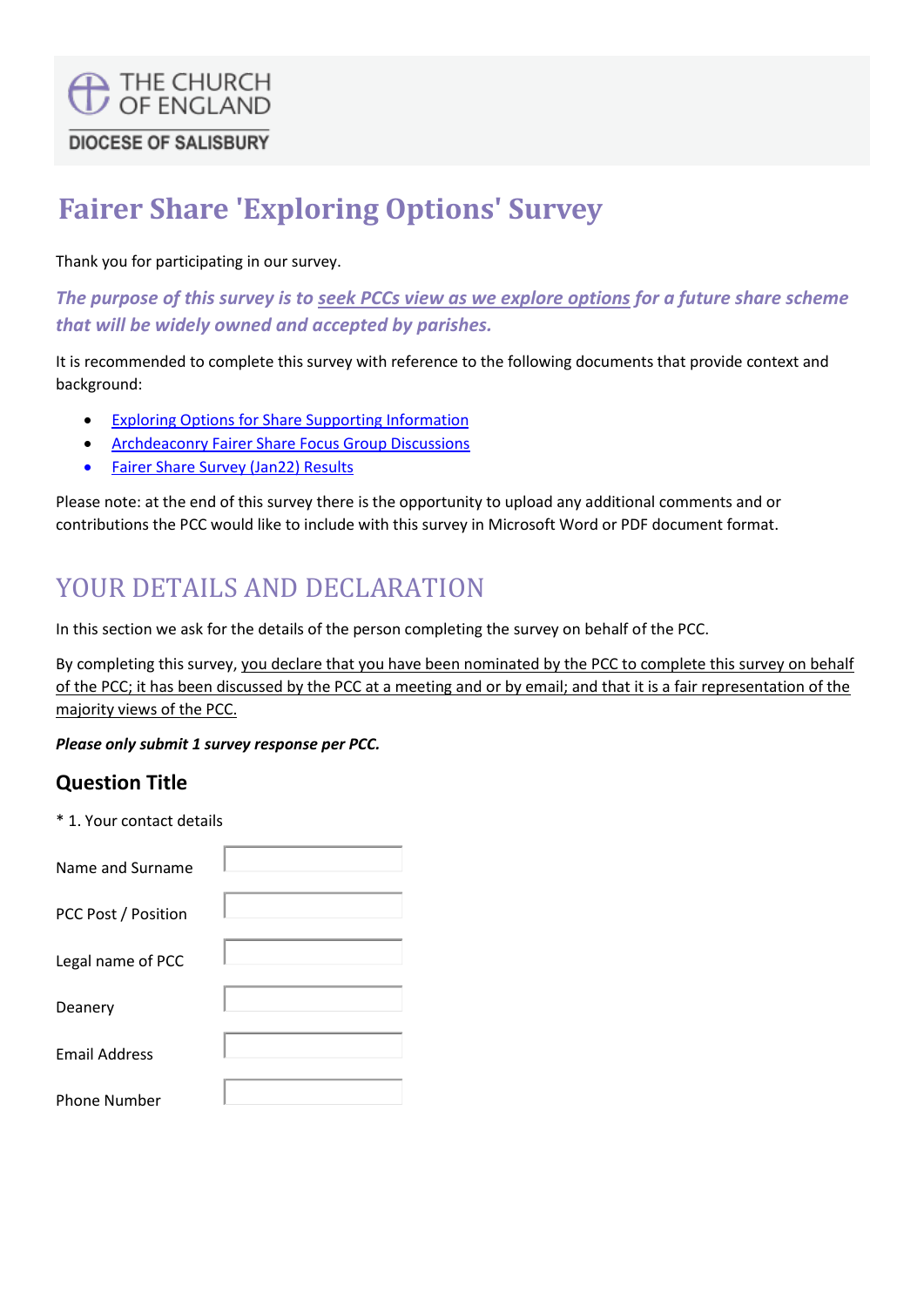## SCHEME PRINCIPLES

During the Archdeaconry Focus Group discussions in May, 25 participants from across the diocese identified the following essential principles:

#### *Generosity, Mutual Support, Transparency, Simplicity, and Objectivity.*

#### **\* 2. Does the PCC agree that these are the essential principles to guide options generation, evaluation and decision-making?**

- $\circ$  Strongly agree
- Agree
- Neither agree / disagree
- $\circ$  Disagree
- $\circ$  Strongly disagree

#### **3. What other considerations would be essential to ensure the diocesan share system is widely owned and accepted by parishes?**

|   | ---         |
|---|-------------|
| . | .<br>.<br>. |

## ABILITY OR WILLINGNESS TO GIVE

'Ability to give' is the way we **express the principle of mutual support**, recognising that some are able to give more (giving parishes), thereby supporting those in the diocese that are less well off (receiving parishes).

We know from the fairer share survey in January 2022 that the current way relative affluence is assessed (selfdeclared categories) generated the most comments and the predominant view is that **"social wealth demographics do not necessarily reflect individual church members' wealth or their willingness to give"**.

This challenges us to consider if it remains relevant and meaningful to include 'ability to give' as part of a share scheme; is the more pertinent consideration 'willingness to give'? Should parishes be asked to prayerfully consider their '**willingness to give more**' (giving parishes) in support of those that are less well off (receiving parishes)?

#### **\* 4. Does the PCC agree that we should consider 'willingness to give' as part of a share scheme?**

- $\circ$  Strongly agree
- Agree
- $\circ$ Neither agree / disagree
- $\circ$ Disagree
- $\circ$ Strongly disagree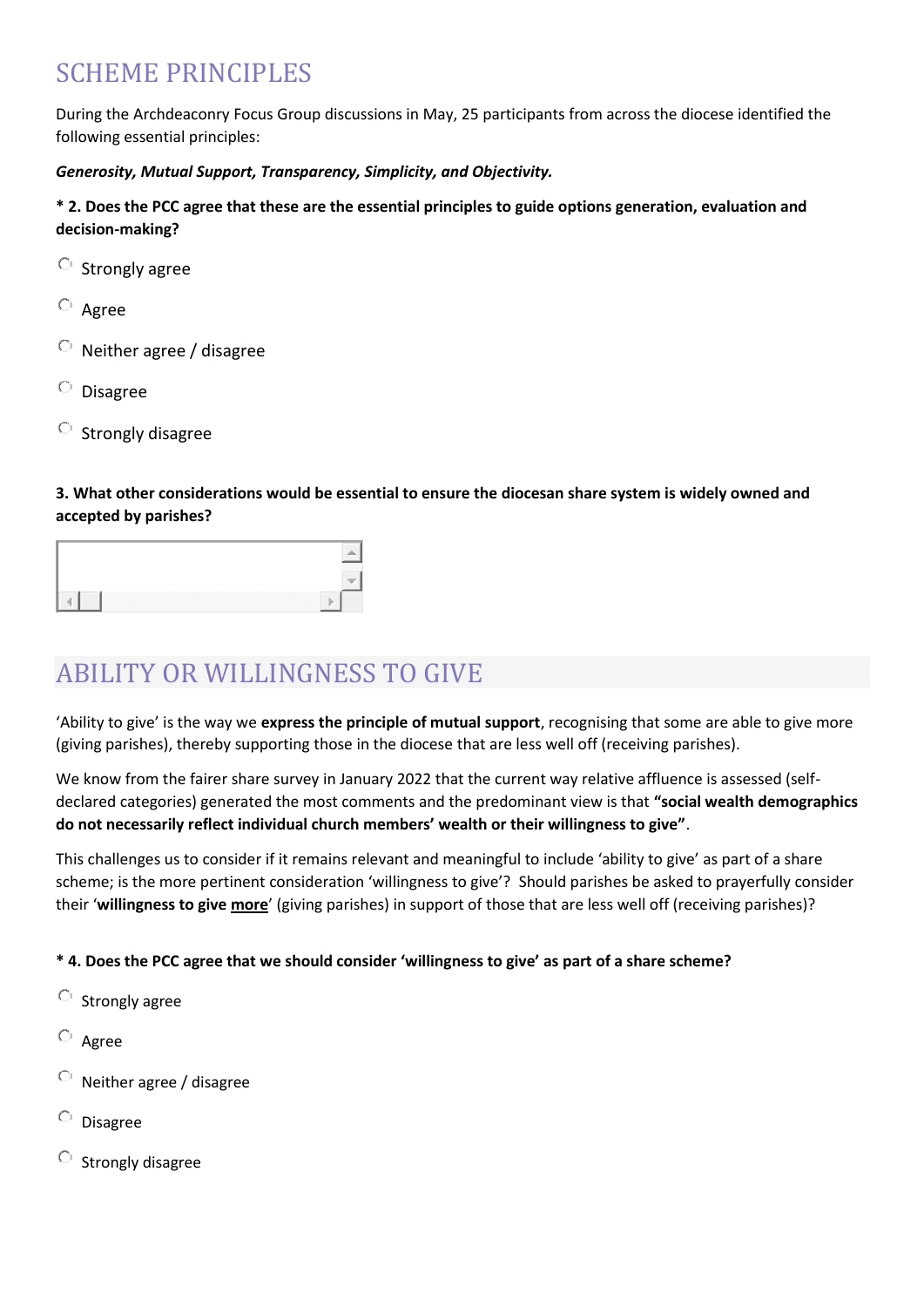**5. Please provide any additional comments relating to ability or willingness to give.**

### MEASURING ABILITY TO GIVE

If we continue to include 'ability to give' in the share scheme, we need to consider WHO we are talking about as this will help us to identify objective methods to include in the share scheme.

For example, if we are we seeking to understand and quantify the 'ability to give' of the parish population, the Indices of Multiple Deprivation (IMD) could be used as an objective measure, or if it is the members, then Experian data might be appropriate.

*(The options included in question 6 have been suggested by PCCs as part of the January 2022 Share Survey.)*

#### **\* 6. Rank allocation methods in order of preference, 1 being the most preferred and 8 being the least preferred.**

Indices of Multiple Deprivation (IMD)

Experian Mosaic (taken from the census and HMRC data)

Church urban fund index

Council tax bands

 $\blacktriangledown$ 

 $\blacktriangledown$ 

 $\blacktriangledown$ 

 $\blacktriangledown$ 

 $\overline{\phantom{a}}$ 

 $\blacktriangledown$ 

PCC annual accounts, e.g declare share contribution as % of total PCC income /expenditure

 $\blacktriangledown$ 

|  |  |  |  |  | 'Parish Giving bands' (PCC average member-giving per week vs diocesan or national average giving per week) |  |
|--|--|--|--|--|------------------------------------------------------------------------------------------------------------|--|
|--|--|--|--|--|------------------------------------------------------------------------------------------------------------|--|

Anonymous income survey

Self-assessment

 $\blacktriangledown$ 

**7. Please provide any additional comments relating to measuring ability to give.**

| ,,,,,,,,,,,,,,,,,<br>. | $\frac{1}{2} \left( \frac{1}{2} \right) \left( \frac{1}{2} \right) \left( \frac{1}{2} \right) \left( \frac{1}{2} \right)$<br>----<br>.<br>,,,,,,<br>-----<br>. |
|------------------------|----------------------------------------------------------------------------------------------------------------------------------------------------------------|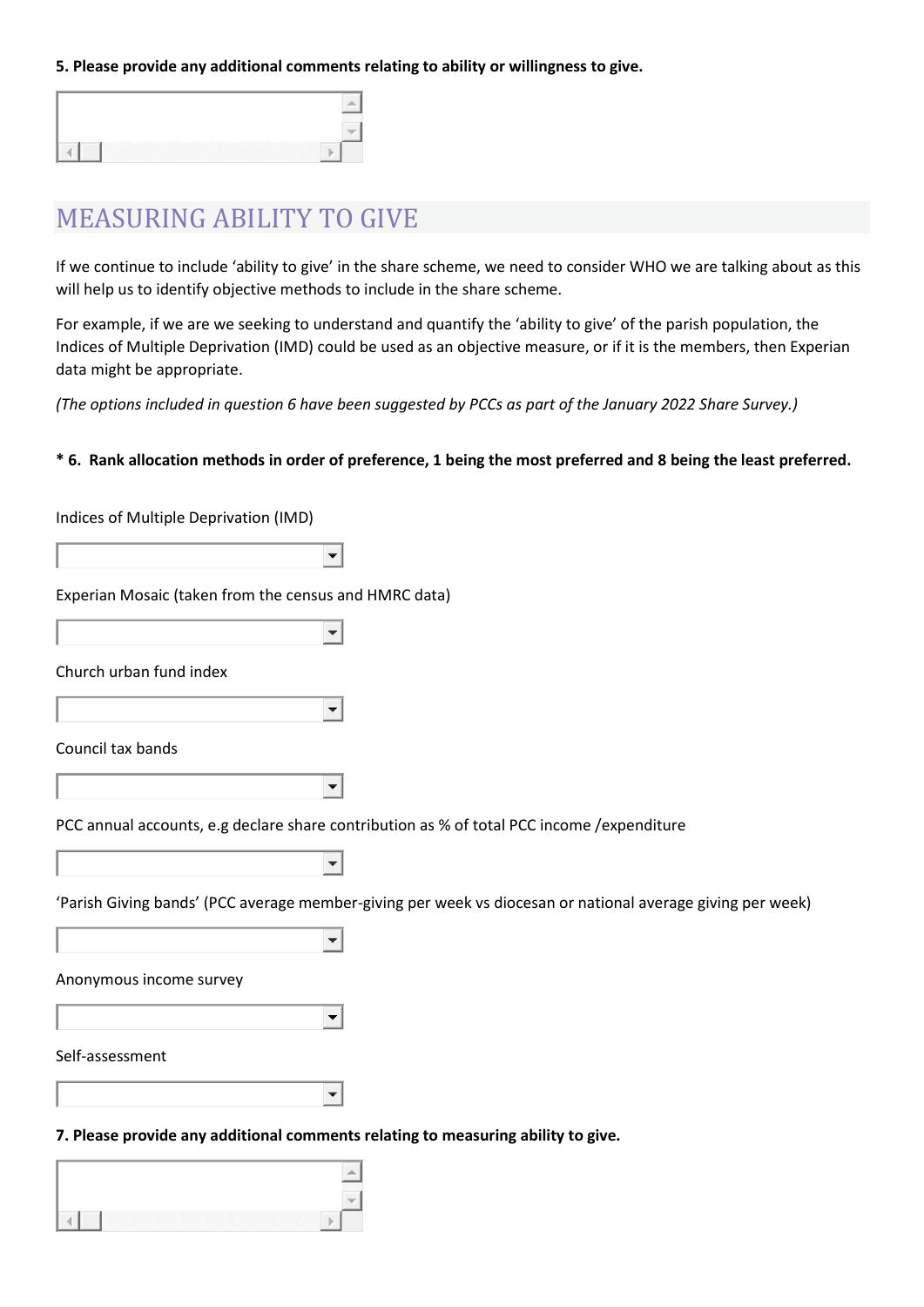### MEASURING MEMBERSHIP

Membership remains a difficult area and can be subjective, particularly for churches with large congregations. **Those who attend, can be very different from those who give to the church.**

We know from the fairer share survey in January 2022 that the current way in which we count membership generated the second highest number of comments with many parishes expressing that it is **not fit for purpose, is open to interpretation, considered a cumbersome process** and welcomed clearer guidance.

If we continue to include 'membership' in the share scheme, we need to consider WHO we are talking about as this will help us to identify objective methods to include in the share scheme.

For example, if we consider this to be the parish population, the population or civic electoral role could be used as an objective measure, or if it is those who attend church, or acts of worship, then the CofE mission return data might be appropriate.

*(The options included in question 8 have been suggested by PCCs as part of the January 2022 Share Survey.)*

#### **\* 8. Rank allocation methods in order of preference, 1 being the most preferred and 8 being the least preferred.**

#### Parish Population

| Civic electoral role                                                                                   |
|--------------------------------------------------------------------------------------------------------|
|                                                                                                        |
| Church electoral role                                                                                  |
|                                                                                                        |
| Worshipping community (as defined and collated via the annual CofE mission returns)                    |
|                                                                                                        |
| Average weekly attendance (as defined and collated via the annual CofE mission returns, October count) |
|                                                                                                        |
| Regular attendance (as per church service register(s))                                                 |
|                                                                                                        |
| Financial supporters (contributing a sufficiently meaningful minimum threshold amount (e.g. £5/week))  |
|                                                                                                        |
| Bespoke 'member' definition relevant to the Diocese of Salisbury context                               |
|                                                                                                        |

#### **9. Please provide any additional comments relating to measuring membership.**

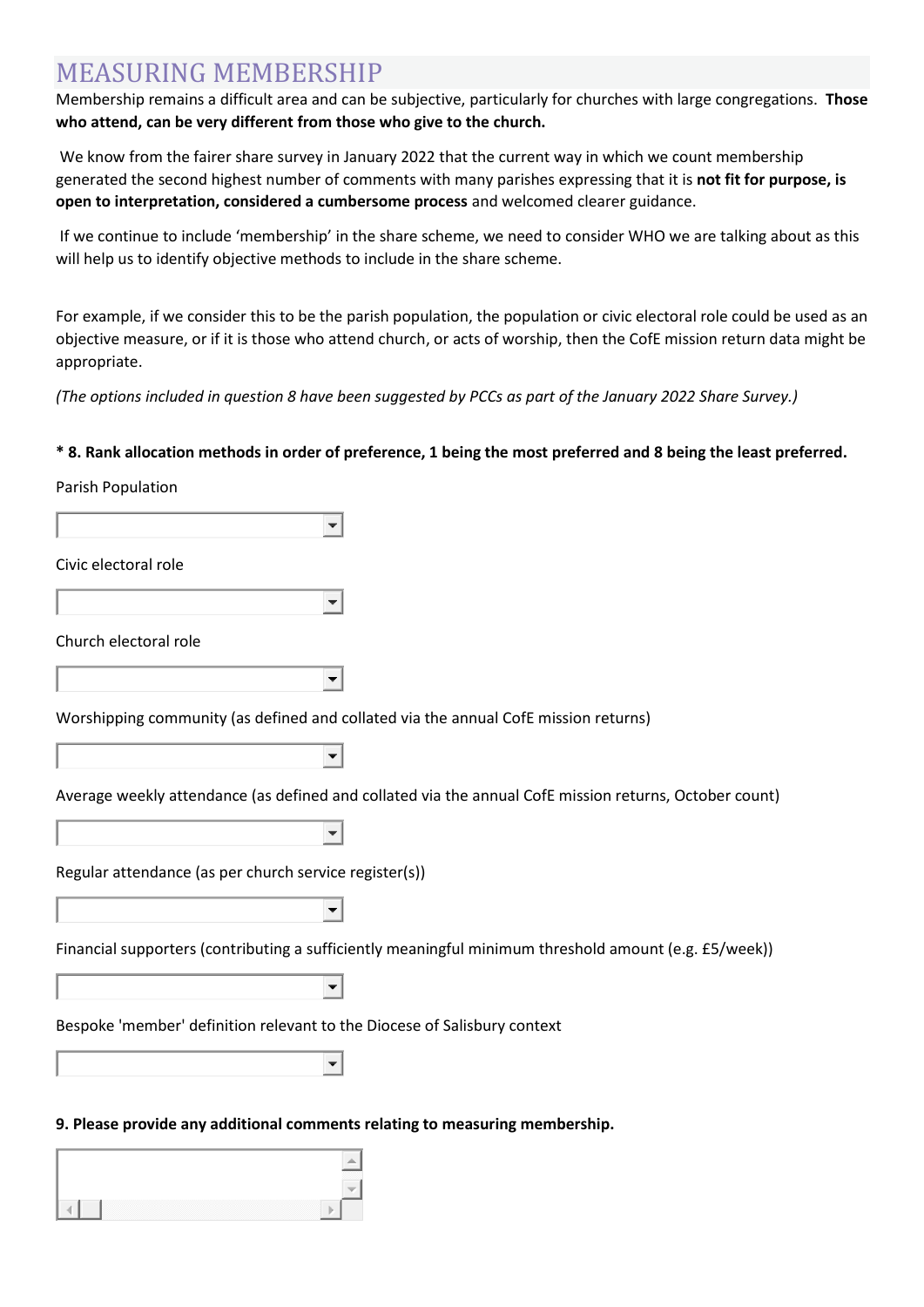**\* 10. The membership number used for share apportionment is currently a rolling average of the last three years' membership number. This reduces the effect that increases or decreases in the number will have on that year's share apportionment.**

**Does the PCC agree that a smoothing effect of membership numbers should be considered as part of a share scheme?**

- $\circ$  Strongly agree
- $O$  Agree
- Neither agree / disagree
- Disagree
- $\circ$  Strongly disagree

#### **11. Please provide any additional comments relating to the smoothing effect.**

| <b>CONTRACTOR</b><br>. | <b>CONTRACTOR</b><br>.<br>. |
|------------------------|-----------------------------|

### COST OF MINISTRY

The share survey results in January 2022 indicated **many parishes felt that they did not understand the current way by which 'ministry modification' is made**. A degree of realism and transparency is required, enabling parishes to understand how their giving relates to what is being received.

As the diocese looks to grow new models of ministry, consideration needs to be given to how we will financially support and resource those ministries that compliment but sit outside of the traditional model of parochial ministry, e.g. chaplaincy, pioneering ministry, lay ministry, increasing our investment in serving children and young people. Therefore, **what would it look like to create a share scheme that supports both traditional forms of parochial ministry as well as enabling the resourcing of emerging ministries** both lay and ordained in the service of God across the whole diocese?

**\* 12. What (minimum) level of contribution should all PCCs aim to give towards the cost of their ministry received, recognising that anything less than 100% will require mutual support from other parishes. Please express the PCC view as a percentage % (a whole number between 0 - 100).**

**13. Please provide any additional comments relating to the cost of ministry provision.**

| ,我们就会在这里,我们就会在这里,我们就会在这里,我们就会在这里,我们就会在这里,我们就会在这里,我们就会在这里,我们就会在这里,我们就会在这里,我们就会在这里 |  |
|----------------------------------------------------------------------------------|--|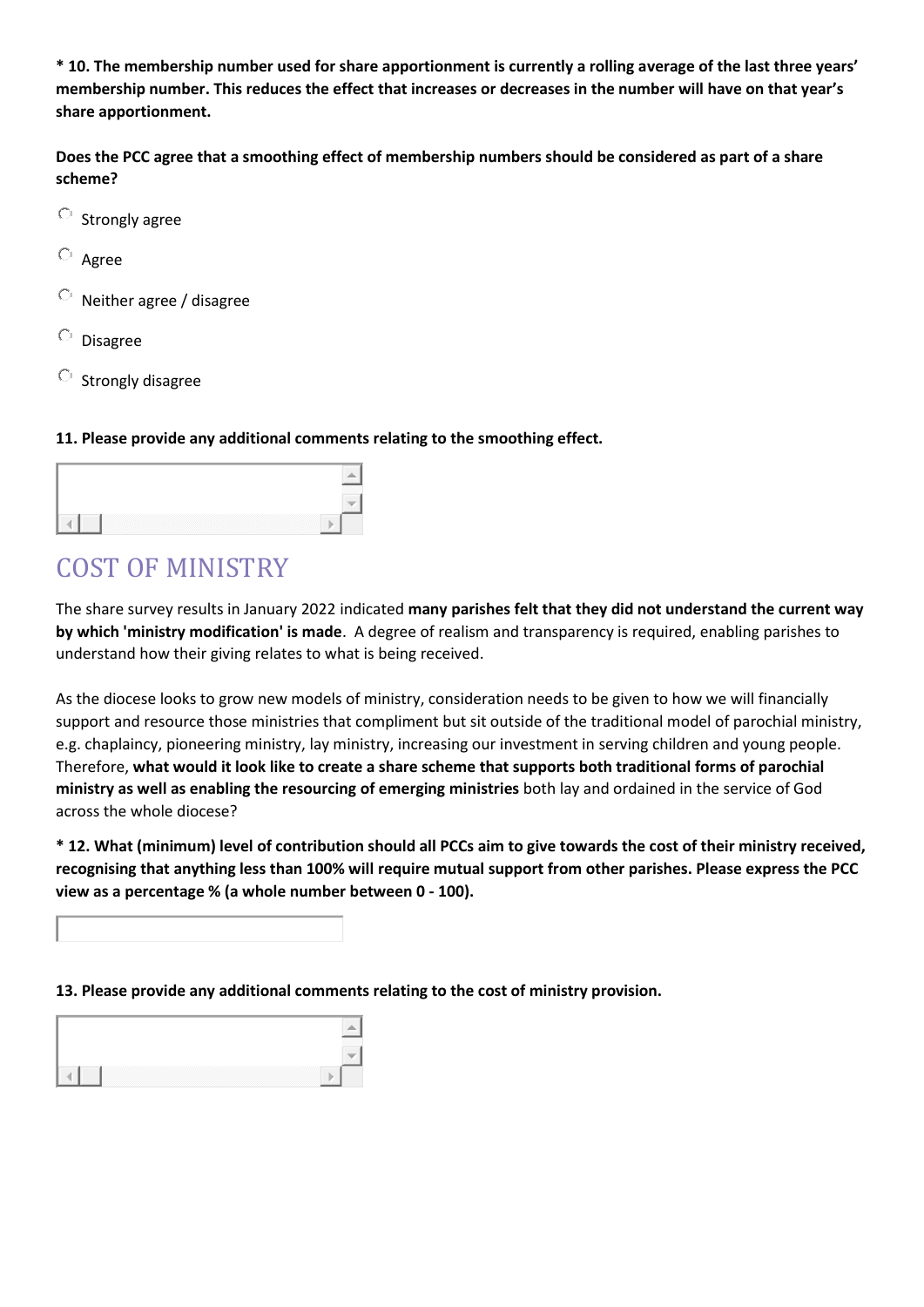## PCC FINANCES - WHAT PART SHOULD IT PLAY?

Considering PCC finances as part of scheme options may bringing a degree of realism, transparency, objectivity and accountability, recognising that a PCC's share contribution is just part of the financial reality; the PCC is also responsible for the fabric and running cost of the church, insurance, administration and local missional expenditure.

For example, expressing the share contribution as a percentage of PCC income or expenditure; asking PCCs to indicate if reserves are being used to pay share and providing 'average giving per member' may help to identify sustainability and stewardship challenges.

#### **\* 14. Does the PCC agree that PCC finances should be considered as part of a share scheme?**

- $\circ$  Strongly agree
- Agree
- Neither agree / disagree
- $\circ$  Disagree
- $\circ$  Strongly disagree

#### **15. Please provide any additional comments relating to PCC finances.**

### OWNERSHIP AND ACCOUNTABILITY

 $\blacksquare$ 

 $\blacktriangledown$ 

We are connected to each other, living together as a broad Church in our common faith in God. We want to share the resources God gives us for the sake of the Kingdom and enable decisions to be made and owned at a local level, in the light of local circumstances.

How do we enable communities to own and be accountable for ministry? Should share be attributed at a deanery, benefice or parish level? It may increase visibility and allow communities to prayerfully consider mutual support and generosity across boundaries. However, it may have significant and unhelpful resource and relational implications.

#### **\* 16. Rank share apportionment in order of preference, 1 being the most preferred and 3 being the least preferred**

| Parish (defined as the PCC) |  |  |
|-----------------------------|--|--|
|                             |  |  |
| <b>Benefice</b>             |  |  |

Parish (defined as the PCC)

| Deanery |  |  |  |
|---------|--|--|--|
|         |  |  |  |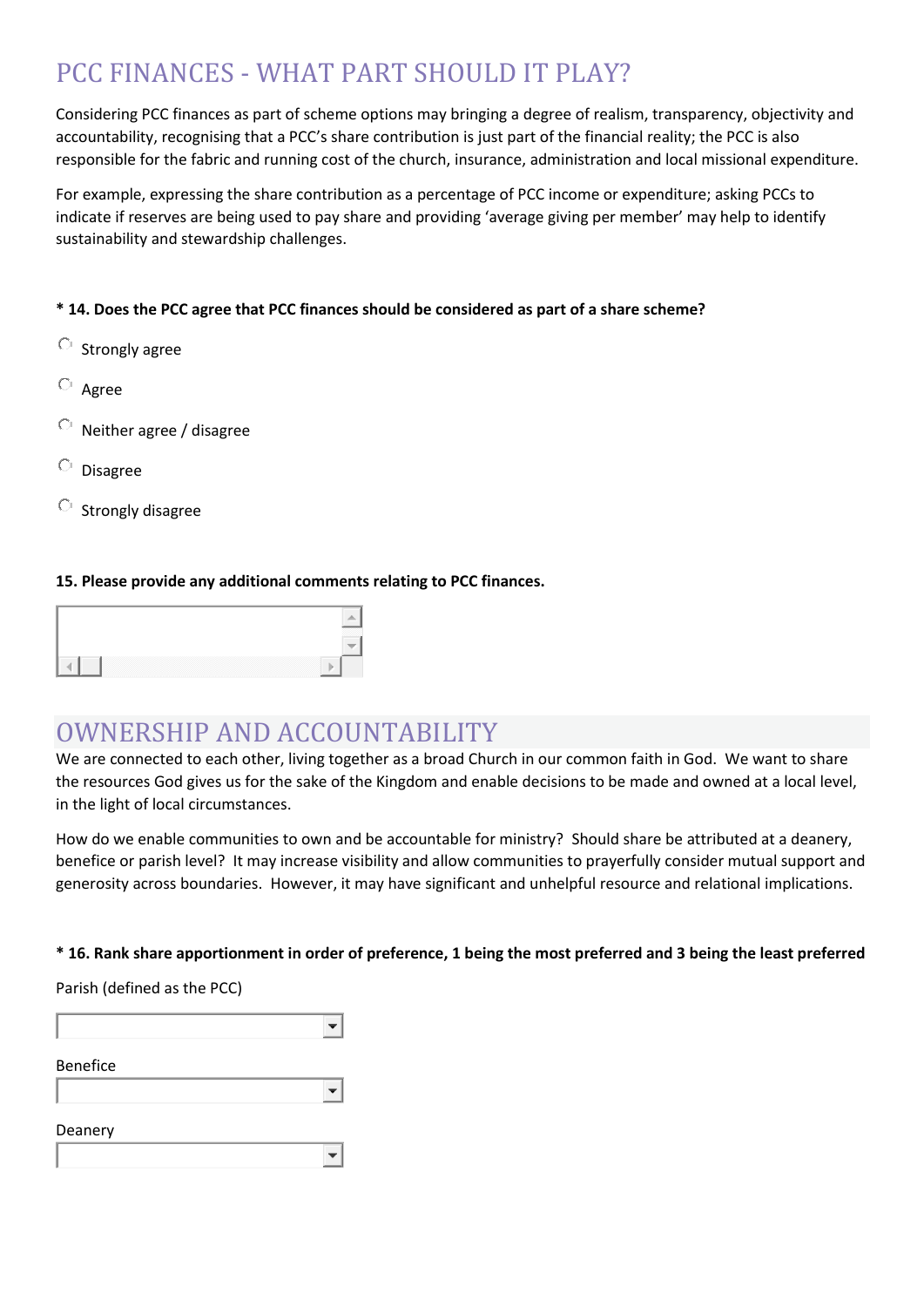**17. Please provide any additional comments relating to share apportionment at parish, benefice or deanery level.**

### SCHEME OPTIONS - WHAT ARE OUR CHOICES?

 $\blacktriangledown$ 

 $\blacktriangledown$ 

Our share scheme needs to be relevant and related to the provision of current and future models of ministry.

The scheme options available to us are based on the relationship between two principles:

- **Mutual support - sharing of resources**
- **Ownership and accountability**

Reflecting on the PCCs responses to the previous questions, please now consider questions 18 and 19.

#### **\* 18. Rank the following overarching scheme options in order of preference, 1 being the most preferred and 3 being the least preferred.**

#### **Mutual support:**

A scheme that pools all resources and allocates the 'contribution from parishes' based on an agreed methodology, i.e. membership-based scheme.

#### **Self-financing:**

A scheme based on the principle that the actual cost of ministry provision is attributed at either a deanery, benefice and/or parish level, i.e. cost-based models.

#### **Hybrid:**

A scheme approach that blends both mutual support and self-financing, i.e. membership and cost-based models.

|  | * 19. Our existing Fairer Share scheme is an example of a 'mutual support' share scheme. |  |  |  |  |
|--|------------------------------------------------------------------------------------------|--|--|--|--|
|--|------------------------------------------------------------------------------------------|--|--|--|--|

If the PCC has ranked a 'mutual support' share scheme as 1 (being the most preferred) in question 16, rank the following in order of preference, 1 being the most preferred and 3 being the least preferred, alternatively select N/A.

#### **No change:**

|  | Retain existing fairer share scheme as is |  |  |  |  |  |
|--|-------------------------------------------|--|--|--|--|--|
|--|-------------------------------------------|--|--|--|--|--|

#### **Retain existing Fairer Share scheme with tweaks:**

Address the areas of concern as identified through the fairer share survey in January 2022  $\blacktriangledown$ 

 $\overline{\phantom{a}}$ 

#### **Fundamental review:**

Retain a scheme based on mutual support, but introduce significant changes